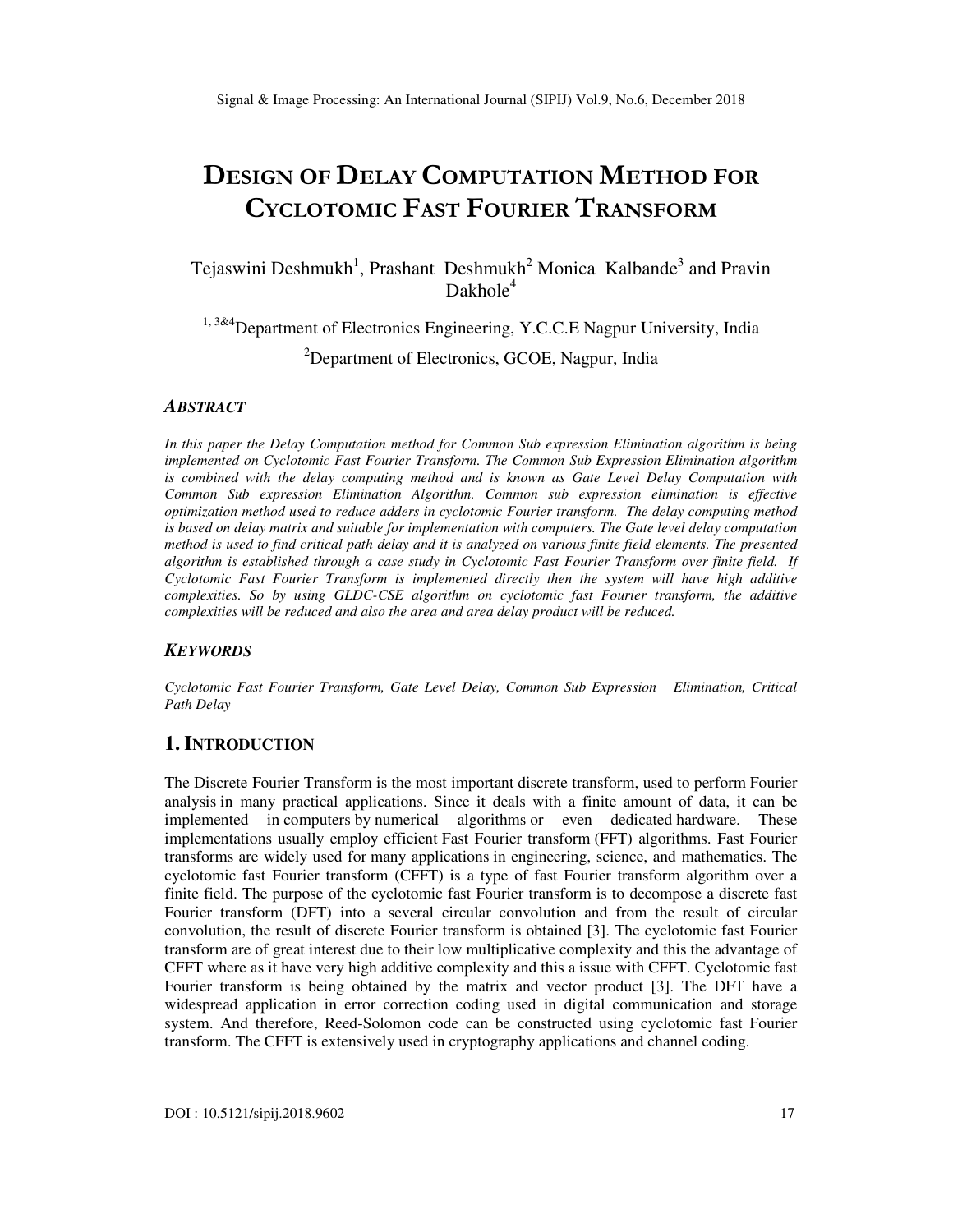A gate level delay computing method has been applied to the existing common sub-expression elimination algorithm. In this the CSE algorithm is combined with the delay computing method and is known as Gate Level Delay computing with Common Sub expression Elimination (GLDC-CSE) [1]. In this paper the GLDC-CSE algorithm is being implemented on cyclotomic fast Fourier transform. If CFFT is implemented directly then the system will have high additive complexities. So by using gate level delay computing with common sub-expression (GLDC-CSE) algorithm on cyclotomic fast Fourier transform (CFFT), the additive complexities will be reduced and also the size of hardware will be reduced. Multiplication with a constant is commonly used in digital signal processing (DSP) circuits, such as digital filters and is called as Multiple Constant Multiplications (MCM). The main focus in a MCM problem is to find a configuration with the minimal number of adders and subtracters. To solve the MCM problem i.e. to reduce the adders a common sub-expression elimination method (CSE) has been adopted. The main idea of the CSE algorithm is to identify common sub-expressions, which appear more than once, and to replace them with a single variable [1]. With this replacement, each of these patterns need only be computed once, thereby reducing the area of the hardware required in VLSI implementation. Despite the large number of CSE algorithms proposed for minimizing the area, there are few algorithms that deal with both the area and the delay. Method has been proposed to determine the critical path delay (CPD) using restriction graph method [5] but the disadvantage is that it has complicated operations. A gate level delay computing method has been applied to the existing common sub-expression elimination algorithm. In this the CSE algorithm is combined with the delay computing method and is known as GLDC-CSE [1]. The gate level delay computing with common sub-expression elimination (GLDC-CSE) algorithm is being used as the running time of this algorithm is less and also the delay of the system is reduced.

As mentioned earlier that there are not much method to determine the critical path delay with the adders of the circuit. One of the methods proposed to determine both critical path delay as well as adder of the circuit is the 'restriction graph' method. Restriction Graph is translated into XOR tree which divided into fixed vertices and flexible vertices. It has two algorithms

Shrink Graph- To remove flexible vertices

Minimum Delay- To determine the minimum feasible CPD

CSE with restriction graph delay have been proposed (i.e DACSE algorithm) to determine area and delay of the architecture. The restriction graph method has very complicated operation for the implementation which is not that suitable with computers. The implementation of DACSE algorithm mainly depends upon condition. The saving in additive complexity and whether the given CPD requirement is satisfied. A transformation is carried out only when both conditions are met. If the condition is not satisfied than optimized area and delay will not be obtained.

# **2. GATE LEVEL DELAY COMPUTATION ALGORITHM**

Establish an initial delay matrix based on the primitive constant matrix before running a CSE algorithm. First we have to consider a constant matrix M, in which the rows of the matrix will be the output variable and the columns of the matrix will be the input variable. The row of matrix M will be represented as'1' which means the participation of the input variable for the computation of output variable, where as '0' represents there is no participation of the input variable. Now for the initial delay matrix  $M_d$ , the input variables will be represented by '0'. The initial delay matrix is being obtained by the formula as

$$
M_d = M - M_1\,
$$

Where,  $M_1$  is the matrix with all the elements are '1'. In initial delay matrix '-'will be considered as invalid value. The algorithm consist of two main steps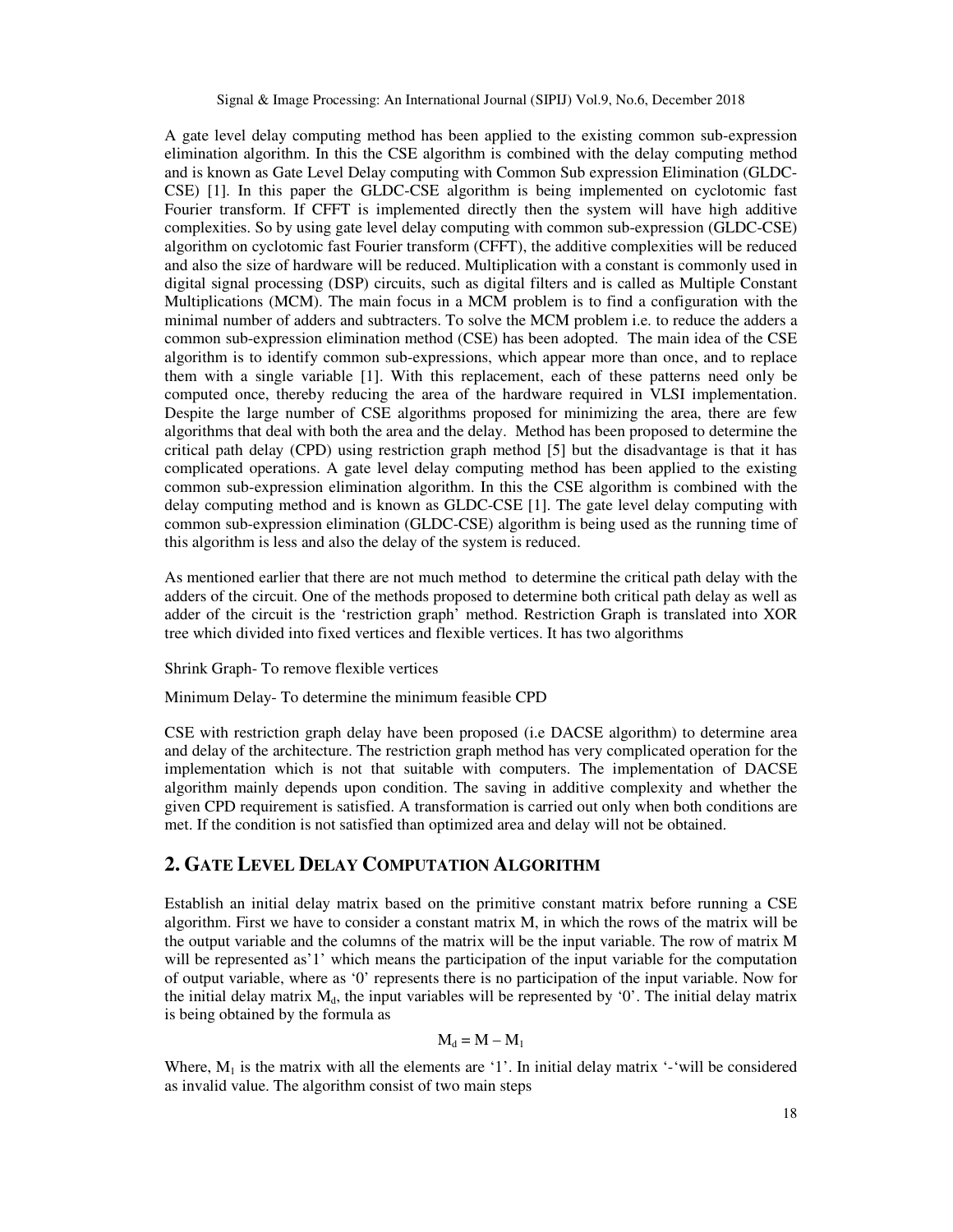- 1) Update delay matrix during a CSE algorithm
- 2) Compute delay value based on the delay matrix and determine the CPD.

#### **2.1. Update delay matrix during a CSE algorithm**

The constant matrix *M* has been changed during the running period of a CSE algorithm, therefore the delay matrix should be updated accordingly. During a CSE algorithm running, suppose that a pattern " $x_i + x_j + \ldots + x_k$ " is replaced by a new variable " $x_{new}$ " and appended to the bottom of constant matrix as an additional row. Suppose the delay value of "*xnew*" is represented by "*dnew*" and the delay value of " $x_i$ ", " $x_j$ ", ..., and " $x_k$ " is represented by " $d_i$ ", " $d_o$ ", ..., and " $d_k$ "

respectively. Correspondingly, an additional row should be appended to the bottom of delay matrix according to the " $d_i$ ", " $d_j$ ", ..., and " $d_k$ ". Then "*dnew*" can be figured out by running algorithm 1 according to the additional row of delay matrix.

#### **Algorithm 1 : Compute delay value**

- a) Appending a row of delay value  $d_0, d_1, \ldots, d_n$  (n≥2).
- b) Sort the rows in increasing order.
- c) Select the smallest two positive delay value  $d_1$  and  $d_{i+1}$ .
- d) The new value of  $d_i$  and  $d_{i+1}$  is being updated as

$$
d_i = -1,
$$

 $d_{i+1} = max(d_i, d_{i+1}) + 1;$ 

e) The steps from b-d are repeated until there is one positive value in that row.

#### **Algorithm 2 : Update delay value**

- a) Append a new row according to transformation of constant matrix M.
- b) Append a new column with  $d_{\text{new}}$  according to transformation of constant matrix M.
- c) Detect the row number of position of  $d_{\text{new}}$  if the row number 'l' is greater than "m-1" of original matrix.
- d) Repeat step 3, until there is no row-number of position of  $d_{\text{new}}$  is greater than "m-1".

#### **2.2. Compute delay value based on delay matrix and determine the CPD**

After running the CSE algorithm, the delay value of each output variable can be determined by running Algorithm 1 for first *m* rows of delay matrix. As the GLDC-CSE works simultaneously with CSE, so before performing GLDC-CSE first the CSE is being implemented on the circuit.

# **3. COMMON SUB EXPRESSION ELIMINATION ALGORITHM**

Common sub expression elimination (CSE) is an optimization method that search for happening of identical expressions and replacing them with a single variable that holds the computed value. With this, the identical expressions will be computed only once and hence leading to a savings in terms of the hardware required. CSE algorithm [1] involves the following steps

- 1) Identify patterns (common factors) that are present in the transformation
- 2) Select a pattern for elimination.
- 3) Remove all the occurrences of the selected pattern.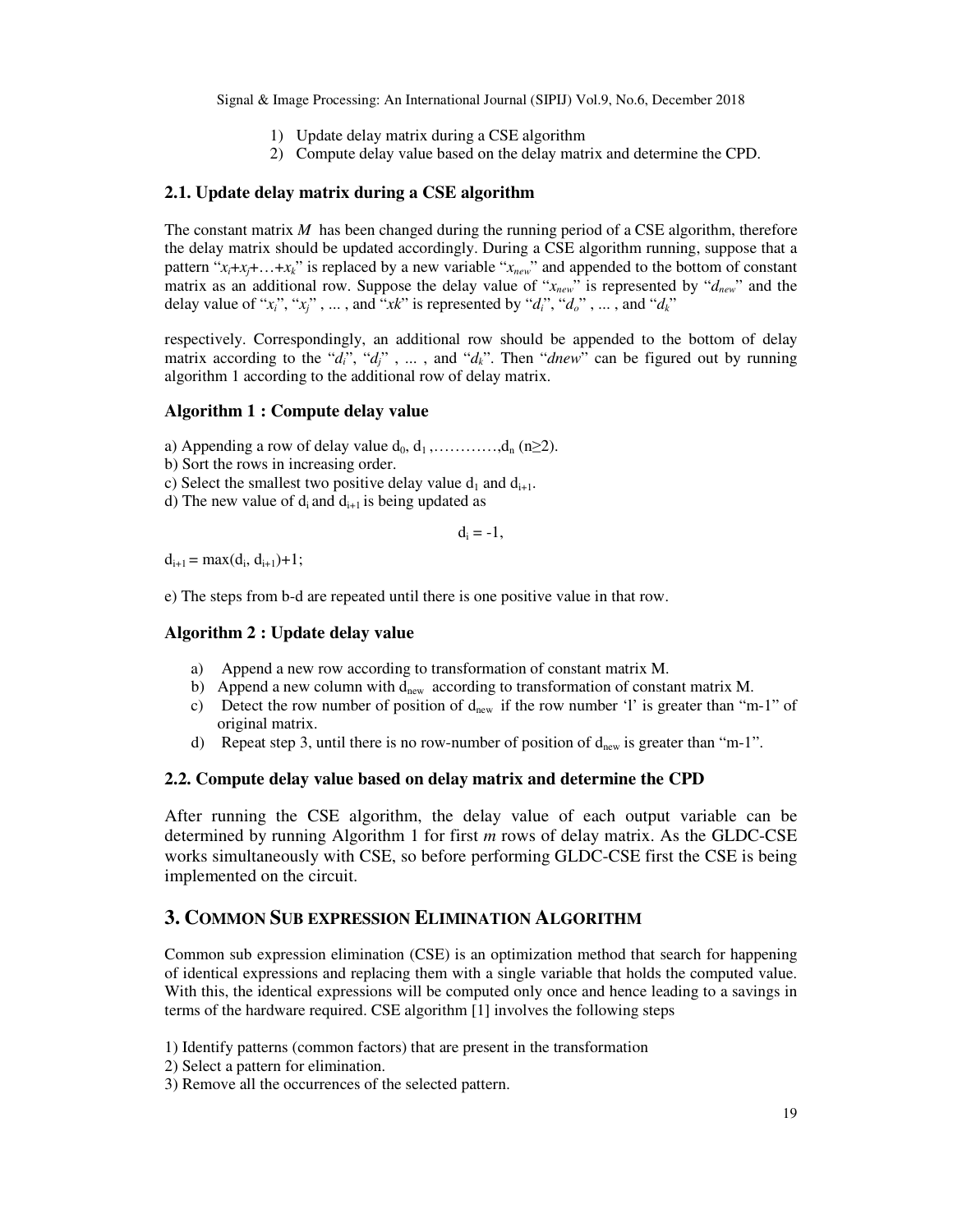- 4) The eliminated pattern is computed only once.
- 5) Repeat Step 1-4 until none of multiple patterns is present.

## **3.1 Illustration of GLDC-CSE**

Consider random matrix for GLDC CSE illustration

$$
M = \begin{bmatrix} 1 & 1 & 1 & 1 & 1 \\ 1 & 1 & 0 & 1 & 1 \\ 1 & 1 & 0 & 0 & 0 \\ 0 & 0 & 1 & 0 & 0 \end{bmatrix}
$$

Now GLDC method will be applied to the matrix M. 1) Set up the initial delay matrix

$$
Mdl = \begin{bmatrix} 1 & 1 & 1 & 1 & 1 \\ 1 & 1 & 0 & 1 & 1 \\ 1 & 1 & 0 & 0 & 0 \\ 0 & 0 & 1 & 0 & 0 \end{bmatrix} - \begin{bmatrix} 1 & 1 & 1 & 1 & 1 \\ 1 & 1 & 1 & 1 & 1 \\ 1 & 1 & 1 & 1 & 1 \end{bmatrix}
$$

$$
Mdl = \begin{bmatrix} 0 & 0 & 0 & 0 & 0 \\ 0 & 0 & -1 & 0 & 0 \\ 0 & 0 & -1 & -1 & -1 \\ 0 & 0 & -1 & 0 & -1 \\ -1 & -1 & 0 & -1 & -1 \end{bmatrix}
$$

2) Update Delay Value

In this step, mainly the algorithm 1 and algorithm 2 has the importance. This step is dependent on both the algorithms.

Algorithm  $1 \longrightarrow$  For computing the delay value Algorithm 2  $\longrightarrow$  For updating delay value

Considering the matrix Md1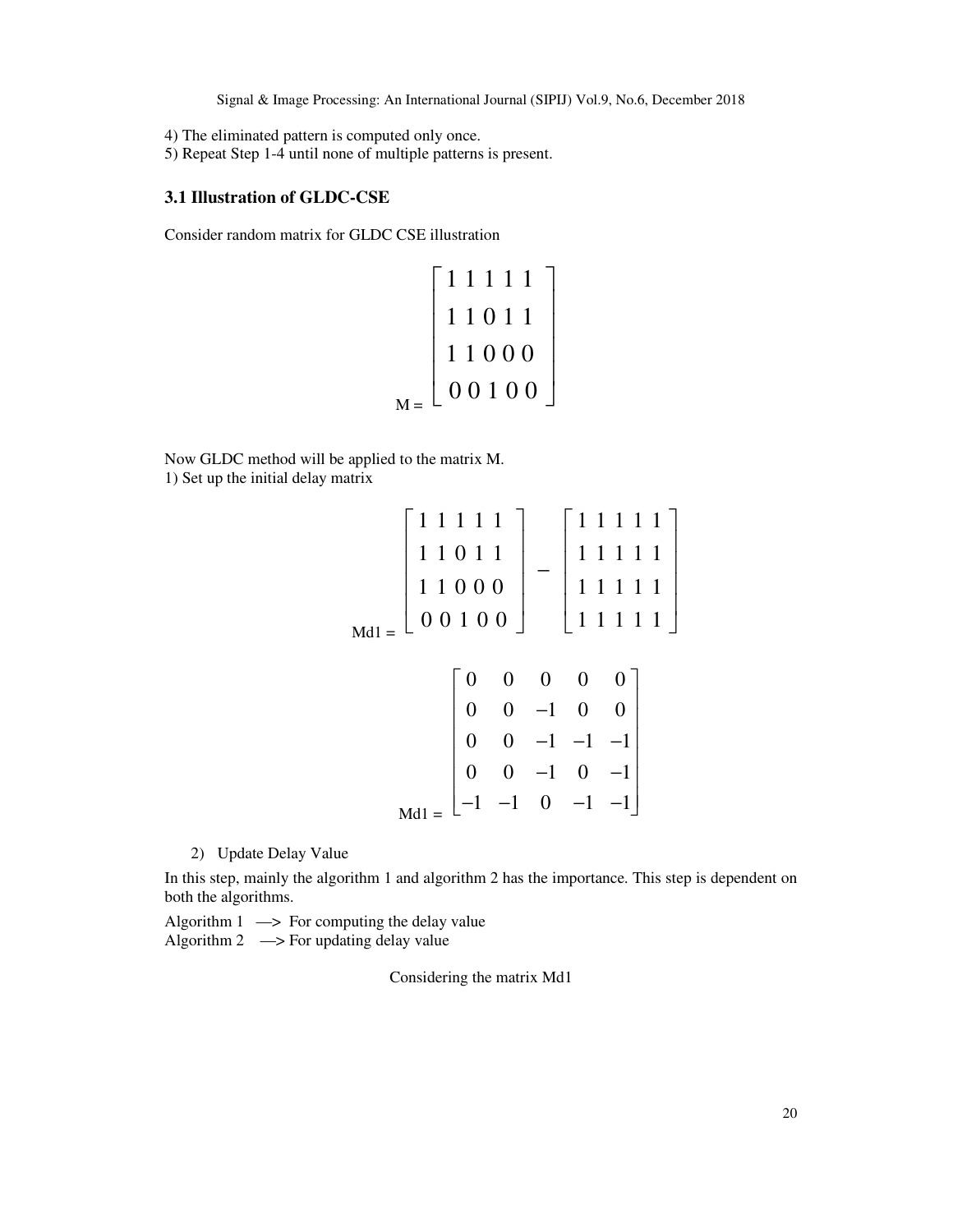| $\overline{0}$ | $0 \quad 0 \quad 0 \quad 0$ |                                                                     |
|----------------|-----------------------------|---------------------------------------------------------------------|
| $\overline{0}$ | $0$ -1 0 0                  |                                                                     |
| $\overline{0}$ |                             |                                                                     |
| $\overline{0}$ |                             | $\begin{bmatrix} 0 & -1 & -1 & -1 \\ 0 & -1 & 0 & -1 \end{bmatrix}$ |
|                | $-1$ $-1$ 0 $-1$ $-1$       |                                                                     |

Considering the first pattern elimination

 $X5 = X0 + X1 + X3 + X4$ 

Now on the initial delay matrix delay value can be computed using algorithm 1 Appending the row to the bottom of Md1 matrix which is used for elimination, in this case

| $X0 + X1 + X3 + X4$ will be eliminated |  |
|----------------------------------------|--|
|----------------------------------------|--|

|   |              | 0       |       |                 |
|---|--------------|---------|-------|-----------------|
| 0 |              | $^{-1}$ | 0     |                 |
| U |              | $-1$    | $-1$  |                 |
| 0 | J            | $-1$    | $0^-$ | $\overline{-1}$ |
|   |              | 0       | $-1$  | $^{-1}$         |
| 0 | $\mathbf{0}$ | $-1$    | 0     |                 |

[1] First the new row appended will be taken 0 0 -1 0 0

[2] Sorting the row in ascending order

$$
-1\ \ 0\ \ 0\ \ 0\ \ 0
$$

[3] Smallest two positive value will be selected and the new values will be updated as;  $di = -1$ 

 $di+1 = max(0,0)+1 = 1$ 

[4] Update the new value of di and di+1

$$
\begin{array}{c}\n\text{-1} \\
\text{di} \quad \downarrow \quad \text{d}\text{i} \quad \uparrow \quad \text{d}\text{m}\n\end{array}
$$
\nwill become

The row will become

-1

$$
\begin{array}{|c|c|c|c|}\n\hline\n-1 & -1 & 1 & 0 \\
\hline\n\end{array}
$$

Now repeat steps 2-4 until there is only the last positive delay value in the matrix. After repeating the steps the row will become

-1 -1 -1 -1 -1 -1 2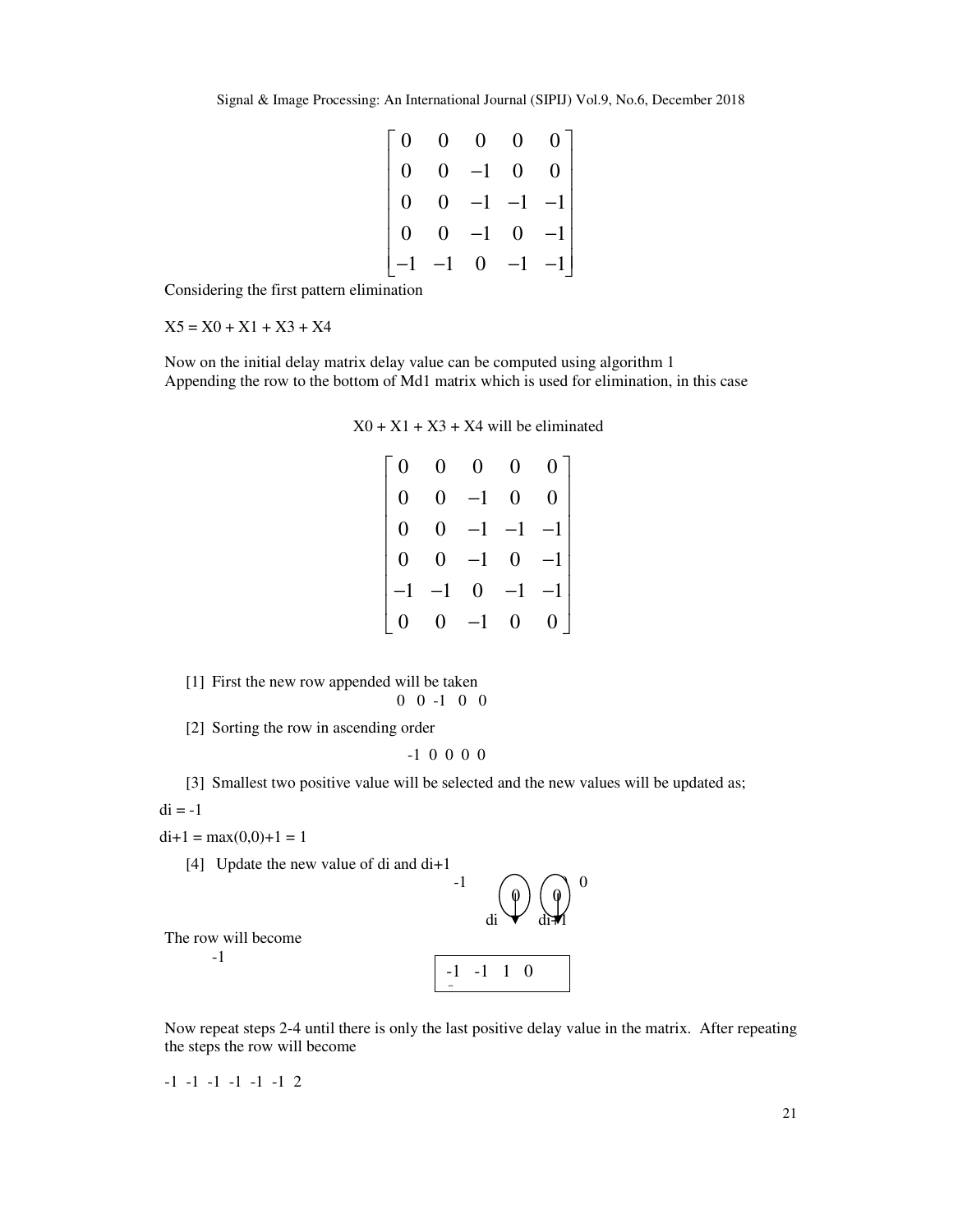So, in 1st pattern elimination, the matrix will become

| $\begin{bmatrix} -1 & -1 & 0 & -1 & -1 & 2 \end{bmatrix}$  |                                  |                       |                                        |
|------------------------------------------------------------|----------------------------------|-----------------------|----------------------------------------|
| $\begin{vmatrix} -1 & -1 & -1 & -1 & -1 & 2 \end{vmatrix}$ |                                  |                       |                                        |
|                                                            | $0 \t 0 \t -1 \t -1 \t -1 \t -1$ |                       |                                        |
|                                                            | $0 \t 0 \t -1 \t 0 \t -1 \t -1$  |                       |                                        |
|                                                            | $-1$ $-1$                        | $0 \t -1 \t -1 \t -1$ |                                        |
|                                                            | $0 \quad 0 \quad -1$             | $\overline{0}$        | $\begin{bmatrix} 0 & -1 \end{bmatrix}$ |

After this algorithm 1 will be applied

Now in the above matrix row no 1 and 2 is dnew. The rows of matrix  $M' = 5'$ , but according to this algorithm if the row no 'l' is greater than (m-1) than the matrix will be recomputed and reupdated. In the first iteration both row no 1 and 2 is smaller than  $m-1 = 4$ , so need to recomputed and re-update.

2nd pattern  $X0 + X1 + X3$ , it is replaced by 'X0' and the matrix will be

|  |  | $\begin{bmatrix} -1 & -1 & 0 & -1 & -1 & 2 \end{bmatrix}$ |  |
|--|--|-----------------------------------------------------------|--|
|  |  | $-1$ $-1$ $-1$ $-1$ $-1$ 2                                |  |
|  |  | $0 \t 0 \t -1 \t -1 \t -1 \t -1$                          |  |
|  |  | $0 \t 0 \t -1 \t 0 \t -1 \t -1$                           |  |
|  |  | $-1$ $-1$ 0 $-1$ $-1$ $-1$                                |  |
|  |  | $\begin{matrix} 0 & 0 & -1 & 0 & 0 & -1 \end{matrix}$     |  |
|  |  | $0 \t 0 \t -1 \t 0 \t -1 \t -1$                           |  |

By applying algorithm 1 to the new appended row, the row will become

-1 -1 -1 -1 -1 -1 2

Updating the delay value in the matrix, the matrix will become

$$
\begin{bmatrix} -1 & -1 & 0 & -1 & -1 & 2 & -1 \ -1 & -1 & -1 & -1 & -1 & 2 & -1 \ 0 & 0 & -1 & -1 & -1 & -1 & -1 \ -1 & -1 & -1 & -1 & -1 & 2 \ -1 & -1 & 0 & -1 & -1 & -1 & -1 \ 0 & 0 & -1 & 0 & -1 & -1 & -1 \end{bmatrix}
$$

In the above matrix, it can be seen that row no '3' and row no '5' have the delays value. From which the row no is greater than 'm-1=4' so that row will be recomputed and re-updated.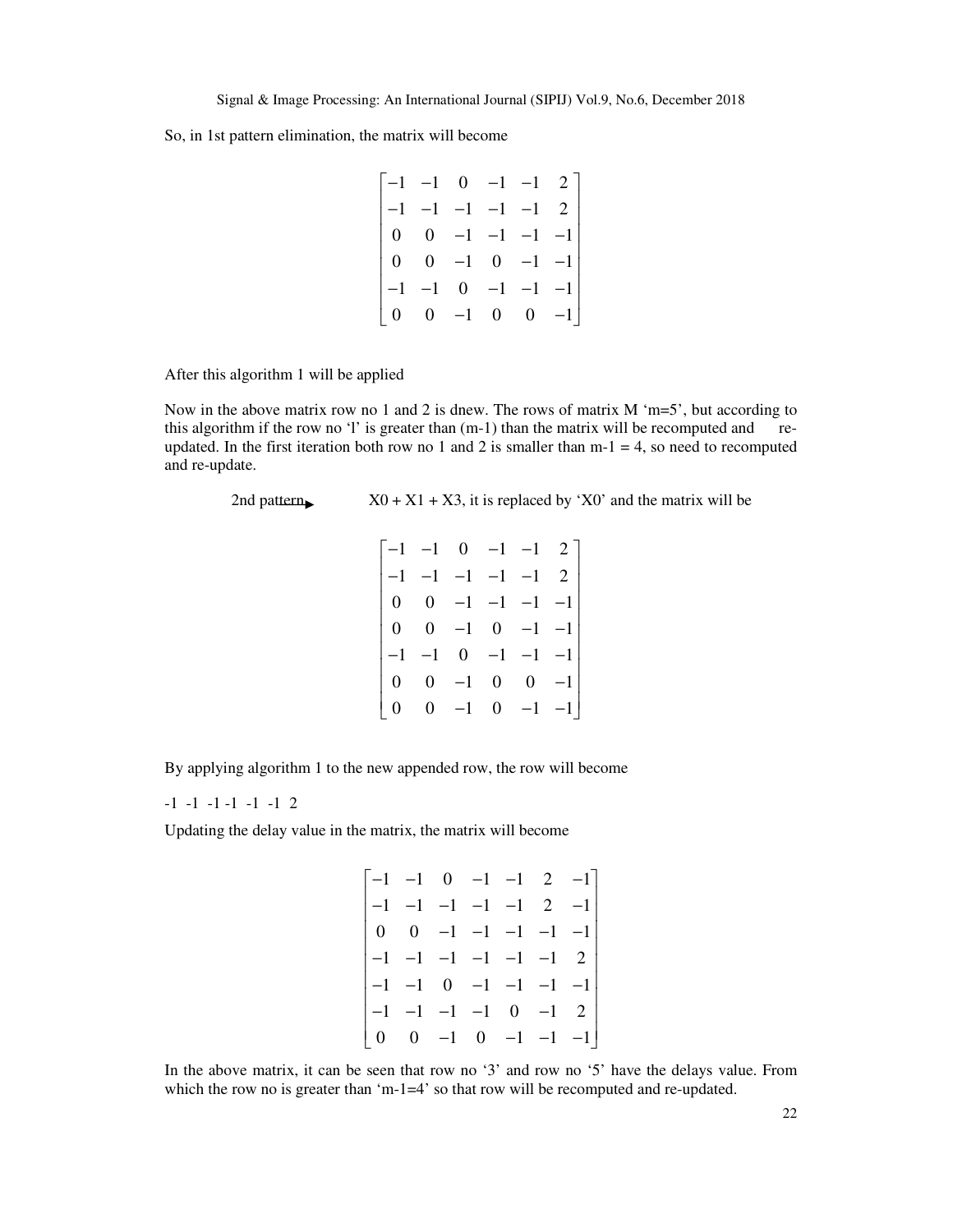For-computing algorithm 1 will be applied to the row which is greater than 'm-1=4'. In this case algorithm 1 will be applied to row no '5'.

After applying algorithm 1 to the row will become

-1 -1 -1 -1 -1 -1 3

The new delay value is '3'. Therefore the matrix will be updated as

| $\begin{bmatrix} -1 & -1 & 0 & -1 & -1 & 3 & -1 \end{bmatrix}$  |                                 |  |  |                                        |
|-----------------------------------------------------------------|---------------------------------|--|--|----------------------------------------|
|                                                                 | $-1$ $-1$ $-1$ $-1$ $-1$ 3 $-1$ |  |  |                                        |
|                                                                 |                                 |  |  | $0 \t 0 \t -1 \t -1 \t -1 \t -1 \t -1$ |
| $\begin{vmatrix} -1 & -1 & -1 & -1 & -1 & -1 & 2 \end{vmatrix}$ |                                 |  |  |                                        |
|                                                                 |                                 |  |  | $-1$ $-1$ 0 $-1$ $-1$ $-1$ $-1$        |
| $\begin{vmatrix} -1 & -1 & -1 & -1 & 0 & -1 & 2 \end{vmatrix}$  |                                 |  |  |                                        |
| $\begin{bmatrix} 0 & 0 & -1 & 0 & -1 & -1 & -1 \end{bmatrix}$   |                                 |  |  |                                        |

Similarly, for remaining elimination pattern both algorithm 1 and algorithm 2 will be applied in the similar way as shown above.

So, the final matrix obtained after implementing both the algorithms is as follows

|  |  |  | $\begin{bmatrix} -1 & -1 & -1 & -1 & -1 & -1 & -1 & 4 \end{bmatrix}$  |
|--|--|--|-----------------------------------------------------------------------|
|  |  |  | $\begin{vmatrix} -1 & -1 & -1 & -1 & -1 & -1 & -1 & 3 \end{vmatrix}$  |
|  |  |  | $\begin{vmatrix} -1 & -1 & -1 & -1 & -1 & -1 & -1 & 1 \end{vmatrix}$  |
|  |  |  | $\begin{vmatrix} -1 & -1 & -1 & -1 & -1 & -1 & -1 & 2 \end{vmatrix}$  |
|  |  |  | $\begin{bmatrix} -1 & -1 & -1 & -1 & -1 & -1 & -1 & -1 \end{bmatrix}$ |

In the above matrix last column calculates critical path delay and select highest value as a delay value.

#### **3.2 GLDC-CSE Implementation on CFFT**

In this paper the GLDC-CSE algorithm is being implemented on cyclotomic fast Fourier transform (CFFT). If CFFT is implemented directly then the system will have high additive complexities. So by using gate level delay computing with common sub-expression (GLDC-CSE) algorithm on cyclotomic fast Fourier transform (CFFT), the additive complexities will be reduced and also the size of hardware will be reduced.

The Fourier transform of a polynomial from [3]

$$
f(x) = \sum_{i=0}^{n-1} f_i x^i
$$

of degree  $f(x) = n-1$ ,  $n \mid (2^m - 1)$ , in the field GF( $2^m$ ) is the collection of elements,

$$
F_j = f(\alpha^j) = \sum_{i=0}^{n-1} f_i \alpha^{ij}, j \in (0, n-1) \qquad j \in [0, n-1]
$$

23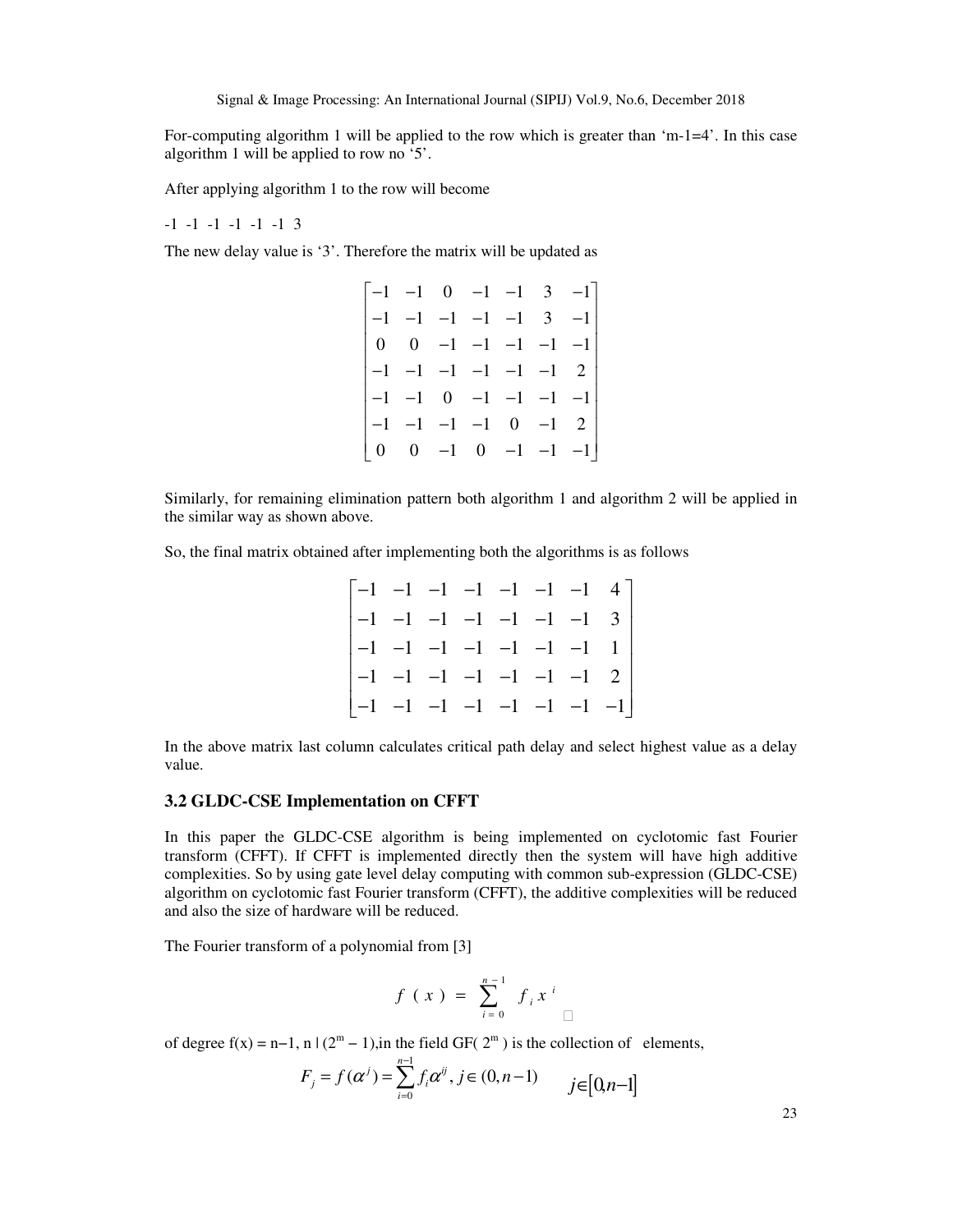where  $\alpha$  is an element of order n in the field GF (2m). The method used to design the architecture of FFT in this paper is decomposition of polynomials into a sum of linearized polynomials [2] , [6]. The polynomials are evaluated at a set of basis points.

The above equation can be represented in matrix form as,  $F = A L f$ . The multiplication Lf represents a set of cyclic convolutions [1] of each block Li by the corresponding cyclotomic coset of the vector f. Equation  $F = A$  and be rewritten as

 $F=AQ(C.(PF))$ 

The given FFT algorithm is competent for small values of the DFT, while more efficient FFT algorithms for finite fields are known in the original field [4].The implementation of GLDC-CSE is applied on AQ matrix for CFFT GF (23) is

|  |  |  |  | $\begin{pmatrix} 1 & 1 & 0 & 0 & 0 & 1 & 0 & 0 & 0 \\ 1 & 0 & 0 & 1 & 1 & 1 & 0 & 1 & 1 \\ 1 & 0 & 1 & 1 & 0 & 1 & 1 & 1 & 0 \\ 1 & 1 & 0 & 1 & 1 & 0 & 1 & 1 & 0 \\ 1 & 0 & 1 & 0 & 1 & 1 & 1 & 0 & 1 \\ 1 & 1 & 1 & 0 & 1 & 0 & 0 & 1 & 1 \\ 1 & 1 & 1 & 1 & 0 & 0 & 1 & 0 & 1 \end{pmatrix}$ |
|--|--|--|--|-------------------------------------------------------------------------------------------------------------------------------------------------------------------------------------------------------------------------------------------------------------------------------------------------|

After applying GLDC CSE output matrix obtained is

|  | $\begin{bmatrix} -1 & -1 & -1 & -1 & -1 & -1 & -1 & 2 \end{bmatrix}$      |  |  |  |
|--|---------------------------------------------------------------------------|--|--|--|
|  |                                                                           |  |  |  |
|  | $\begin{vmatrix} -1 & -1 & -1 & -1 & -1 & -1 & -1 & -1 & 3 \end{vmatrix}$ |  |  |  |
|  | $\begin{vmatrix} -1 & -1 & -1 & -1 & -1 & -1 & -1 & -1 & 3 \end{vmatrix}$ |  |  |  |
|  |                                                                           |  |  |  |
|  | $\begin{vmatrix} -1 & -1 & -1 & -1 & -1 & -1 & -1 & -1 & 3 \end{vmatrix}$ |  |  |  |
|  | $\begin{bmatrix} -1 & -1 & -1 & -1 & -1 & -1 & -1 & 3 \end{bmatrix}$      |  |  |  |

Therefore critical path delay for GF  $(2^3)$  is 3. Similarly CPD will be calculated for various GF $(2^m)$ elements.

## **4. RESULTS AND CONCLUSION**

Gate Level Delay Computing method is used to determine the critical path delay in hardware implementation of constant matrix multiplication over Galois Field GF  $(2<sup>m</sup>)$ . Gate level delay computing method (GLDC) is being implemented simultaneously with common sub-expression elimination known as GLDC-CSE. GLDC-CSE is being implemented only when CSE is carried out for the circuit, if both area as well as delay is to be calculated. If only delay is to be determining of any circuit than only GLDC can be implemented. Here critical path delay is to determined using GLDC method for CFFT without CSE and CFFT with existing CSE.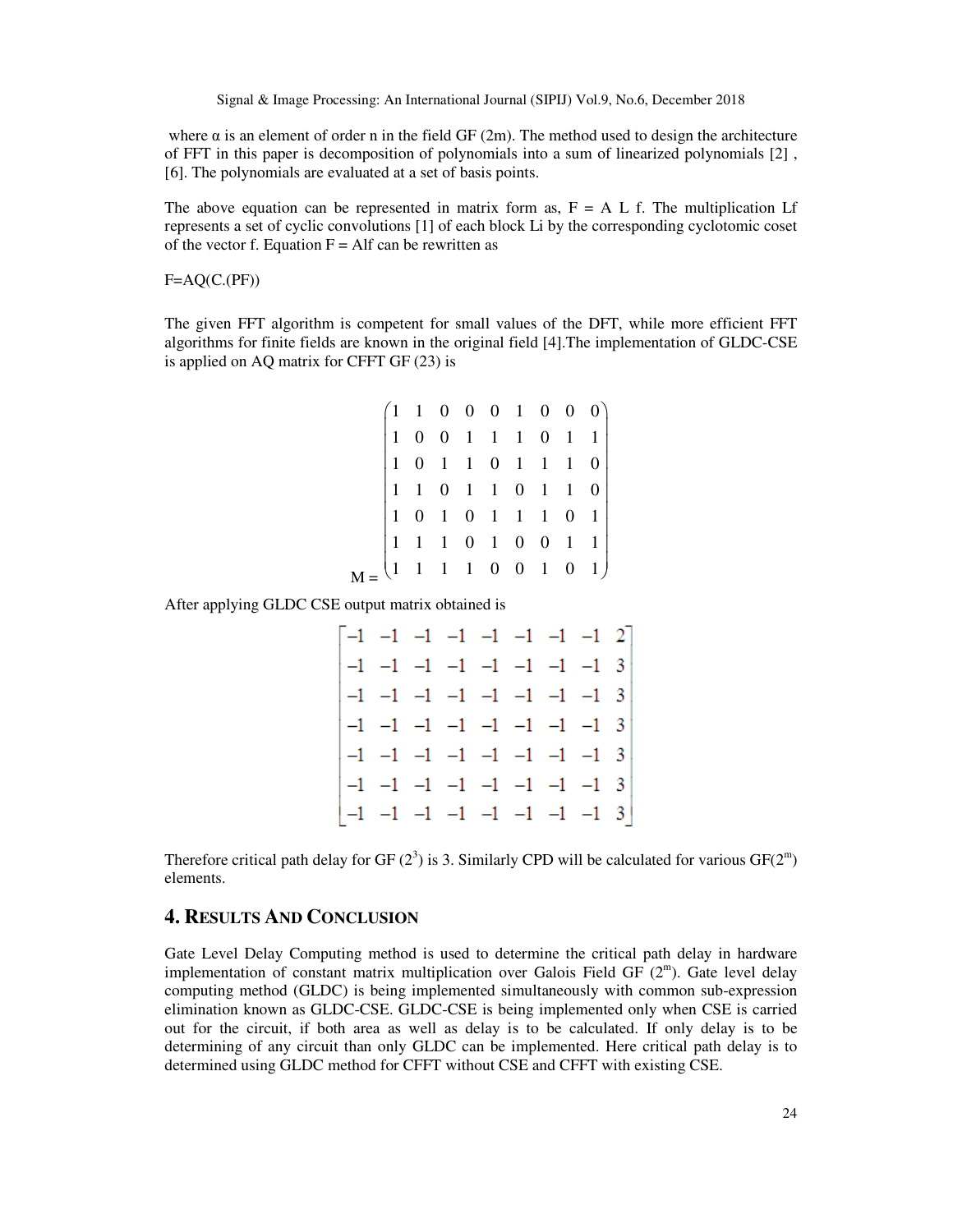| <b>CFFT</b> for<br>$GF(2^m)$ | DFT | <b>GLDC</b> without<br>CSE | <b>GLDC</b> with CSE | <b>Elapsed time</b> |
|------------------------------|-----|----------------------------|----------------------|---------------------|
| 2 <sup>3</sup>               |     |                            |                      | 0.002244 s          |
| 2 <sup>4</sup>               |     |                            |                      | 0.008139 s          |
| 25                           | 31  |                            |                      | 0.034215 s          |
| 26                           | 63  |                            |                      | 0.208692 s          |
|                              | 107 |                            |                      | 1.656700 s          |

Table 1. Critical Path Delay

From table1 it is seen that the CPD of GLDC-CSE algorithm is increased this is because the algorithm computes reduced area as well as delay for the input matrix. In GLDC – CSE adders get reduced so the design becomes more complex and hence critical path delay increases. But area of the design gets reduced. The GLDC-CSE algorithm is implemented in MATLAB 2013 and evaluated its performance for various Galois field elements. Table 1 indicates critical path delay of GLDC without CSE and GLDC with CSE for various GF  $(2^m)$  CFFT.



Figure1. Critical path delay comparison of Cyclotomic Fast Fourier Transform

Figure 1 presents critical path delay comparison between GLDC without CSE and GLDC with CSE of CFFT. Computation of area delay product categories into two parts. First part is of CFFT without CSE. Second part is of CFFT with GLDC CSE.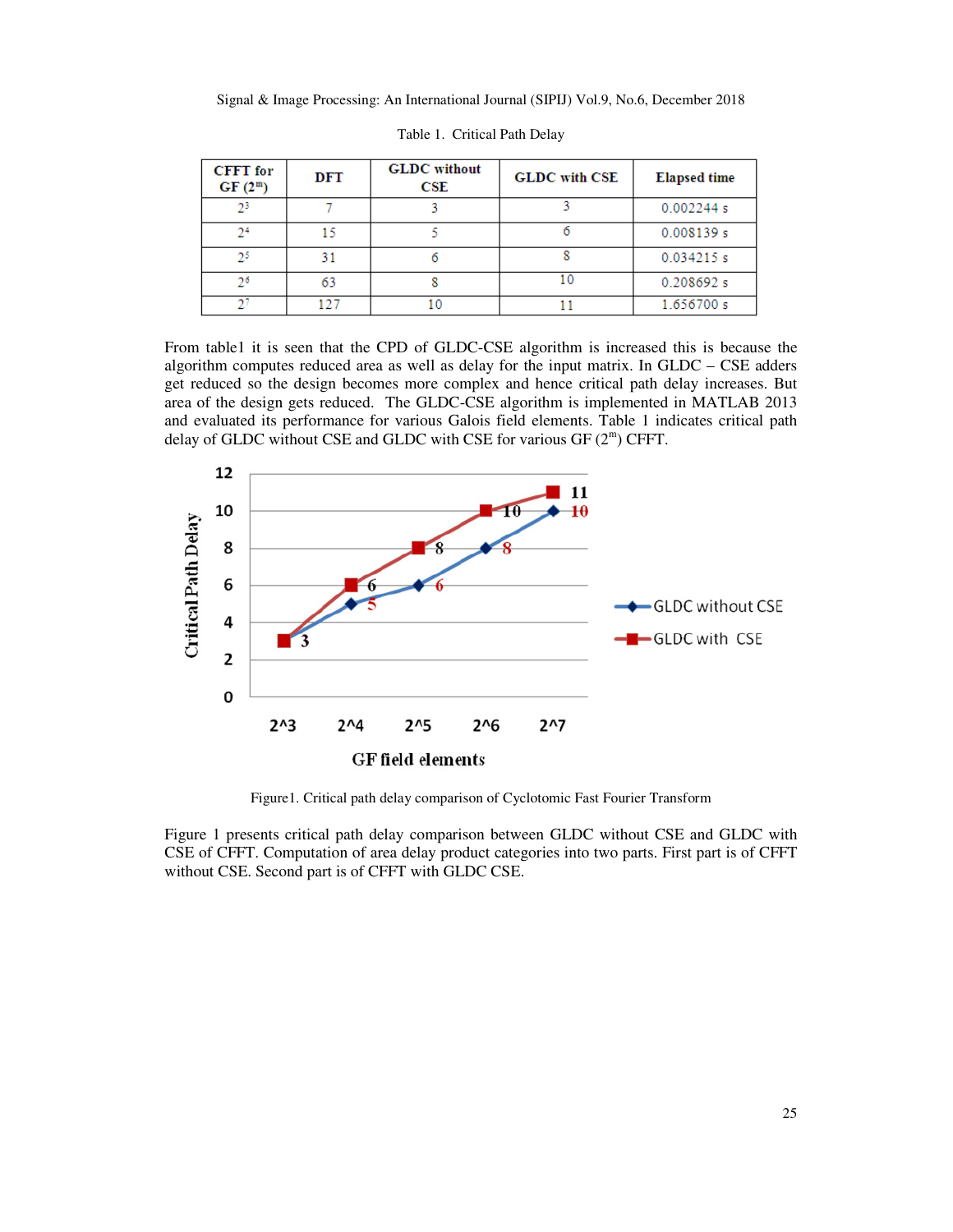| <b>CFFT</b> for GF<br>(2m) | Area without<br>$\overline{\mathbf{CSE}}$ | <b>GLDC</b> without CSE | <b>Area Delay Product</b> |
|----------------------------|-------------------------------------------|-------------------------|---------------------------|
| 23                         | 46                                        |                         | 138                       |
| 24                         | 278                                       |                         | 1390                      |
| 25.                        | 1169                                      | 6                       | 7014                      |
| 26                         | 10366                                     |                         | 82928                     |
|                            | 16686                                     | 10                      | 166860                    |

Table 2. Area Delay Product of CFFT without GLDC-CSE

For all categories area delay product is being calculated Table 2 shows the computation of Area delay product of the CFFT without using CSE algorithm for various GF  $(2^m)$ .

| <b>CFFT</b> for GF<br>(2m) | Area with<br>existing CSE | <b>GLDC</b> with existing<br>CSE | <b>Area Delay Product</b> |
|----------------------------|---------------------------|----------------------------------|---------------------------|
| 23                         | 35                        |                                  | 105                       |
| 24                         | 151                       |                                  | 906                       |
| 75                         | 561                       |                                  | 4488                      |
| 26                         | 870                       | 10                               | 8700                      |
|                            | 4253                      |                                  | 46783                     |

Table 3. Area Delay Product of CFFT with GLDC existing CSE

Table 3 shows Area delay product of CFFT with GLDC- CSE algorithm. The GLDC – CSE algorithm can determine critical path delay and reduced adders of cyclotomic fast Fourier transform. The percentage of area reduction is mentioned in figure 2.



Figure 2. Percentage of area reduction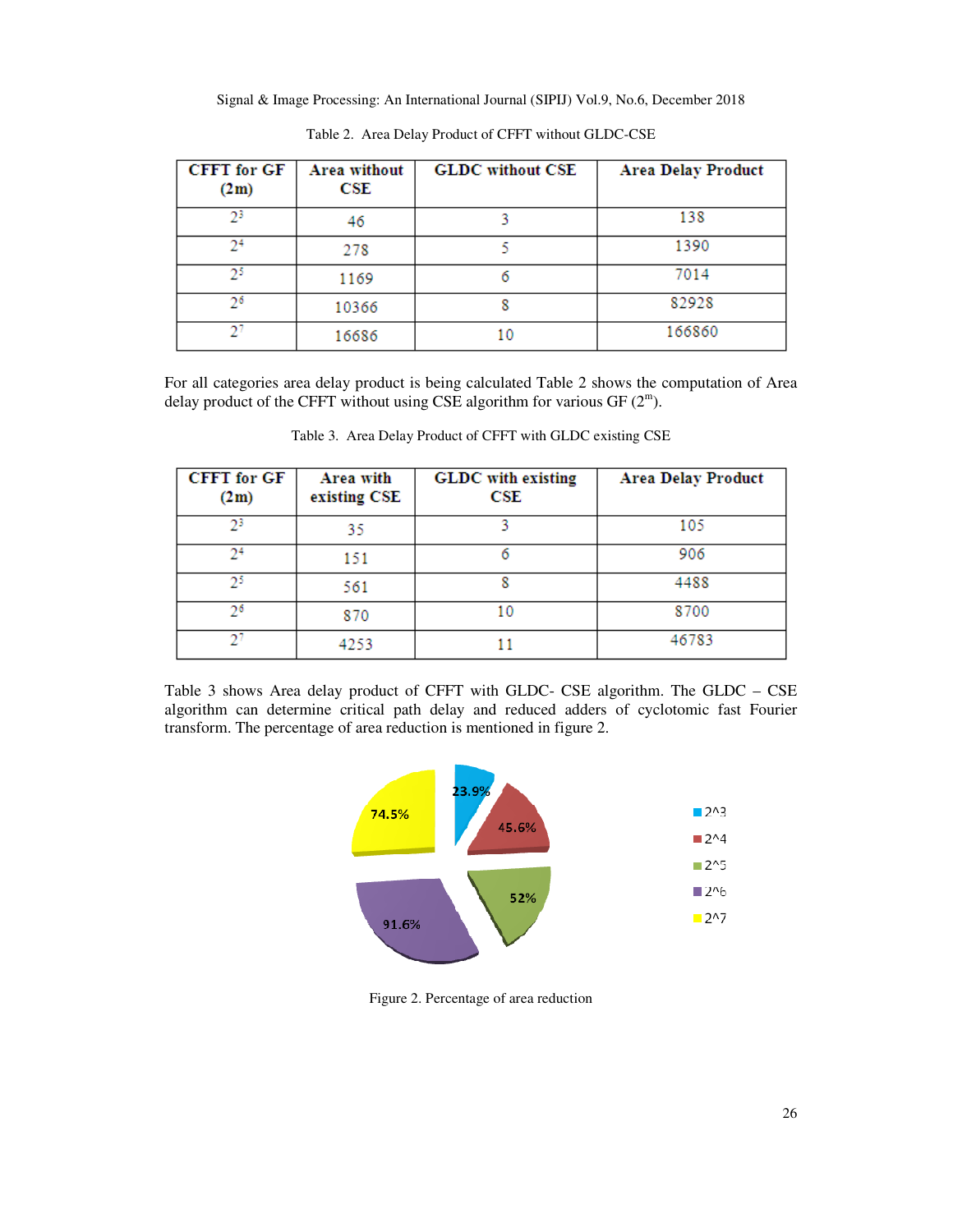| <b>CFFT</b> for GF<br>(2m) | N   | <b>ADP of CFFT without</b><br>$_{\rm CSE}$ | ADP of CFFT with<br>existing CSE |
|----------------------------|-----|--------------------------------------------|----------------------------------|
| 23                         |     | 138                                        | 105                              |
| 2 <sup>4</sup>             | 15  | 1390                                       | 906                              |
| 25                         | 31  | 7014                                       | 4488                             |
| 26                         | 63  | 82928                                      | 8700                             |
|                            | 127 | 166860                                     | 46783                            |

Table 4. Area Delay Product of comparison for  $GF(2^m)$  CFFT

Area delay production (ADP) of cyclotomic fast Fourier transform using GLDC CSE is reduced and it is presented in table 4.

#### **ACKNOWLEDGEMENT**

The authors would like to thank Ning Wu, Xiaoqiang Zhang, Yunfei Ye and Lidong Lan for providing details of Gate Level Delay Computation and Common Sub expression Elimination Algorithm. They are grateful to Prof. P.Trifonov and Ali AL GHOUWAYEL for providing details of CFFTs.

#### **REFERENCES**

- [1] Ning Wu, Xiaoqiang Zhang, Yunfei Ye, and Lidong Lan .Improving Common subexpression Elimination Algorithm with A New Gate-Level Delay Computing Method. Proceedings of the World Congress on Engineering and Computer Science. Vol II 23-25 October , San Francisco, USA, 2013.
- [2] Fedorenko, S.V. and Trifonov, P.V. Finding Roots of Polynomials over Finite Fields. IEEE Trans. Commun , 2002, vol. 50 , no. 11 , pp. 1709-1711.
- [3] S. V. Fedorenko and P. V. Trifonov . A method for Fast Computation of the Fast Fourier Transform over a Finite Field. Problems of Information Transmission, 39(3):231-238, July-September 2003.
- [4] Y. Wang and X. Zhu. A fast algorithm for the Fourier transform over finite fields and its VLSI implementation. IEEE J. Sel. Areas Commun., vol. 6, no. 3, pp. 572–577.
- [5] N. Chen, and Z. Y. Yan. High-performance Designs of AES Transformations. IEEE International Symposium on Circuits and Systems (ISCAS 2009), 2009, PP.2906 – 2906.
- [6] Truong, T.-K., Jeng, J.-H., and Reed, I.S. Fast Algorithm for Computing the Roots of Error Locator Polynomials up to Degree 11 in Reed–Solomon Decoders. IEEE Trans. Commun., 2001, vol. 49, no. 5, pp. 779 – 783.